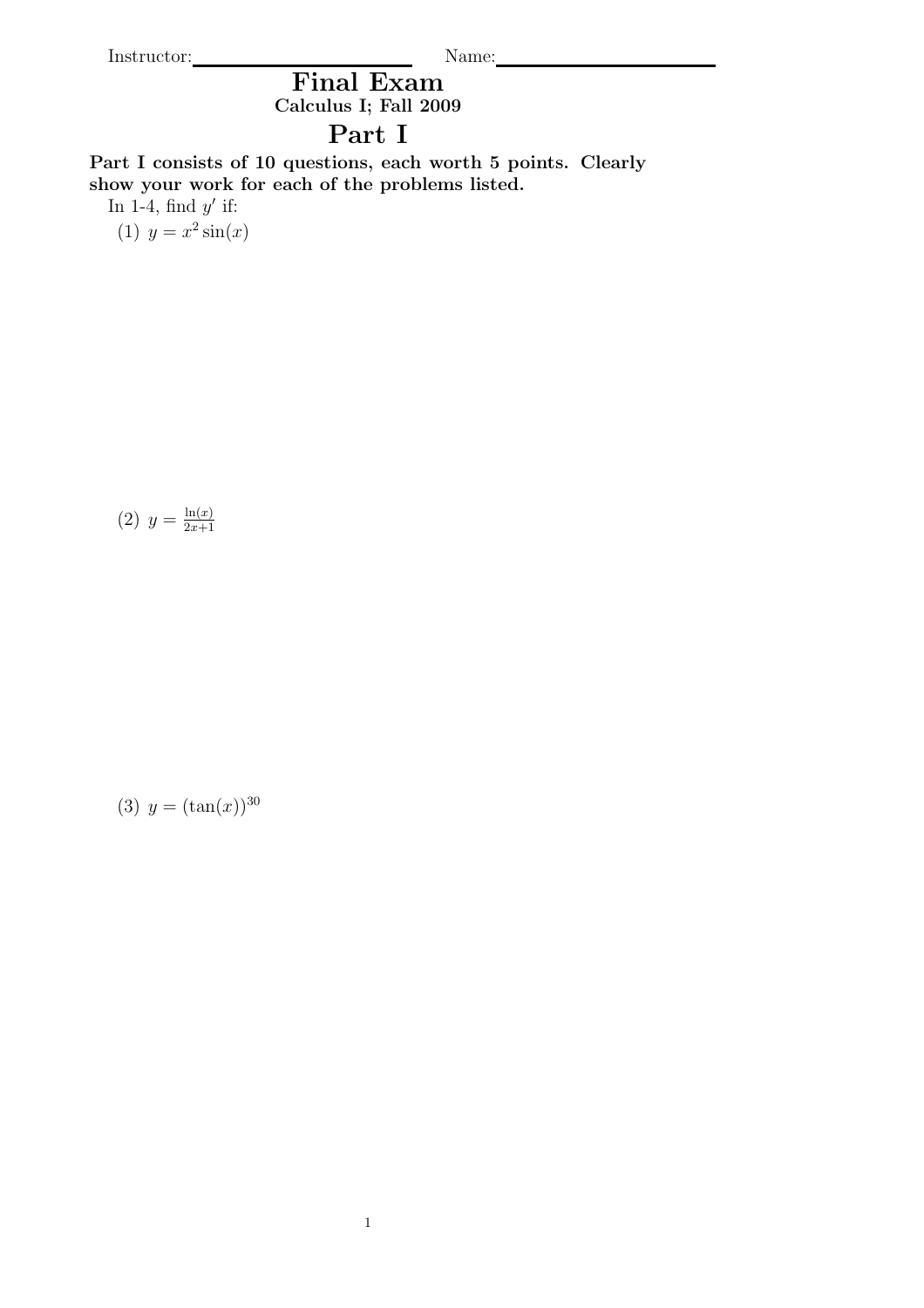(4) 
$$
y = cos(x^3 + x)
$$

(5) Find the critical points of  $y = f(x) = x(x+1)^3$ 

(6) Find all local/absolute maxima/minima of the function  $y = 2x^4 - x$ . Make sure to state both x and y values. (Do not simplify these numbers!)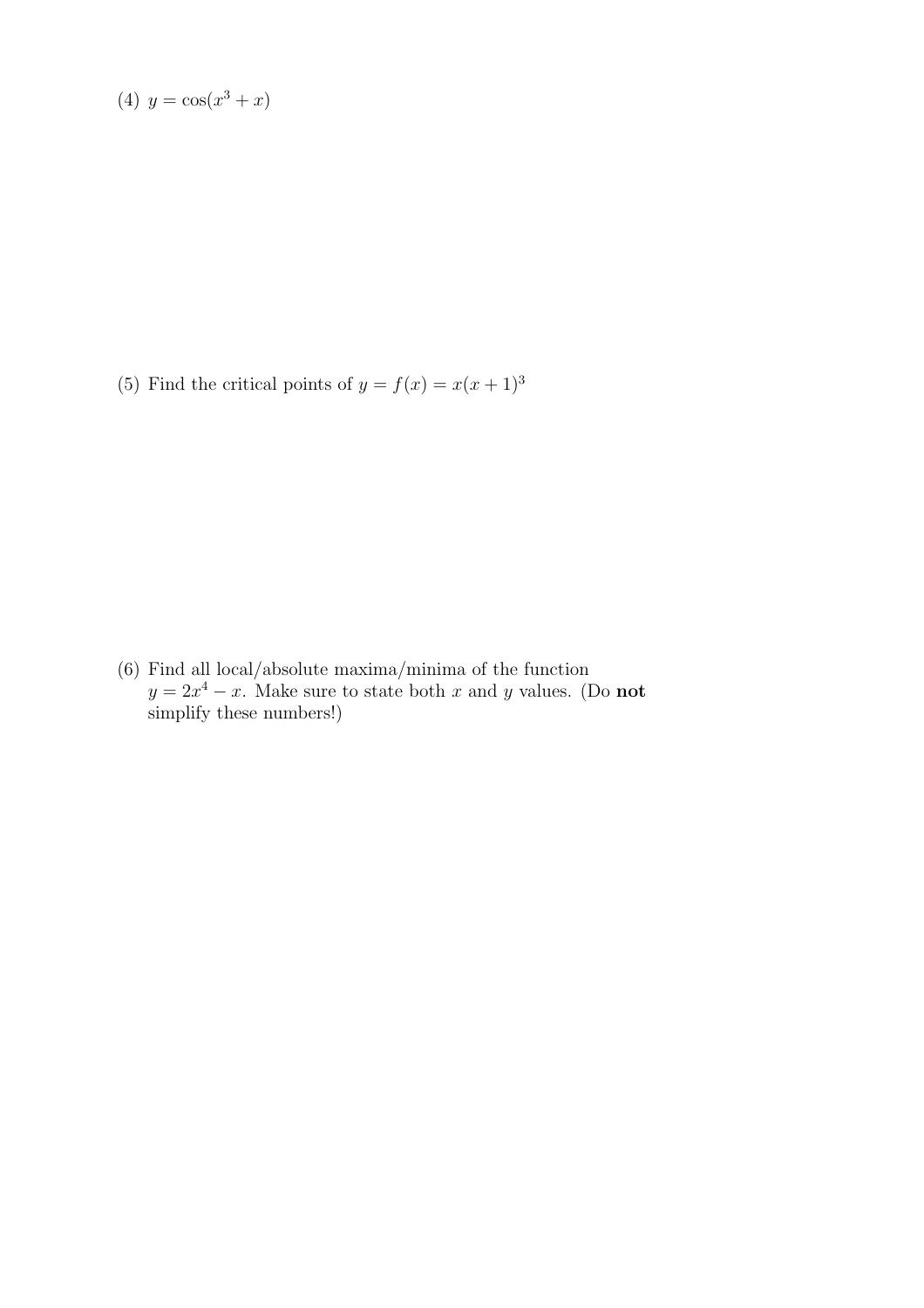(7) Find all asymptotes of the function  $y = \frac{3x^2-1}{x^2-1}$  $x^2-1$ 

(8) Find all *x*-values where  $y = x \ln(x)$  is **increasing** 

(9) Find the most general form for the anti-derivative of  $y = x(3x + 2)$ 

(10) Use calculus to find two positive numbers whose product is 4 and whose sum is minimal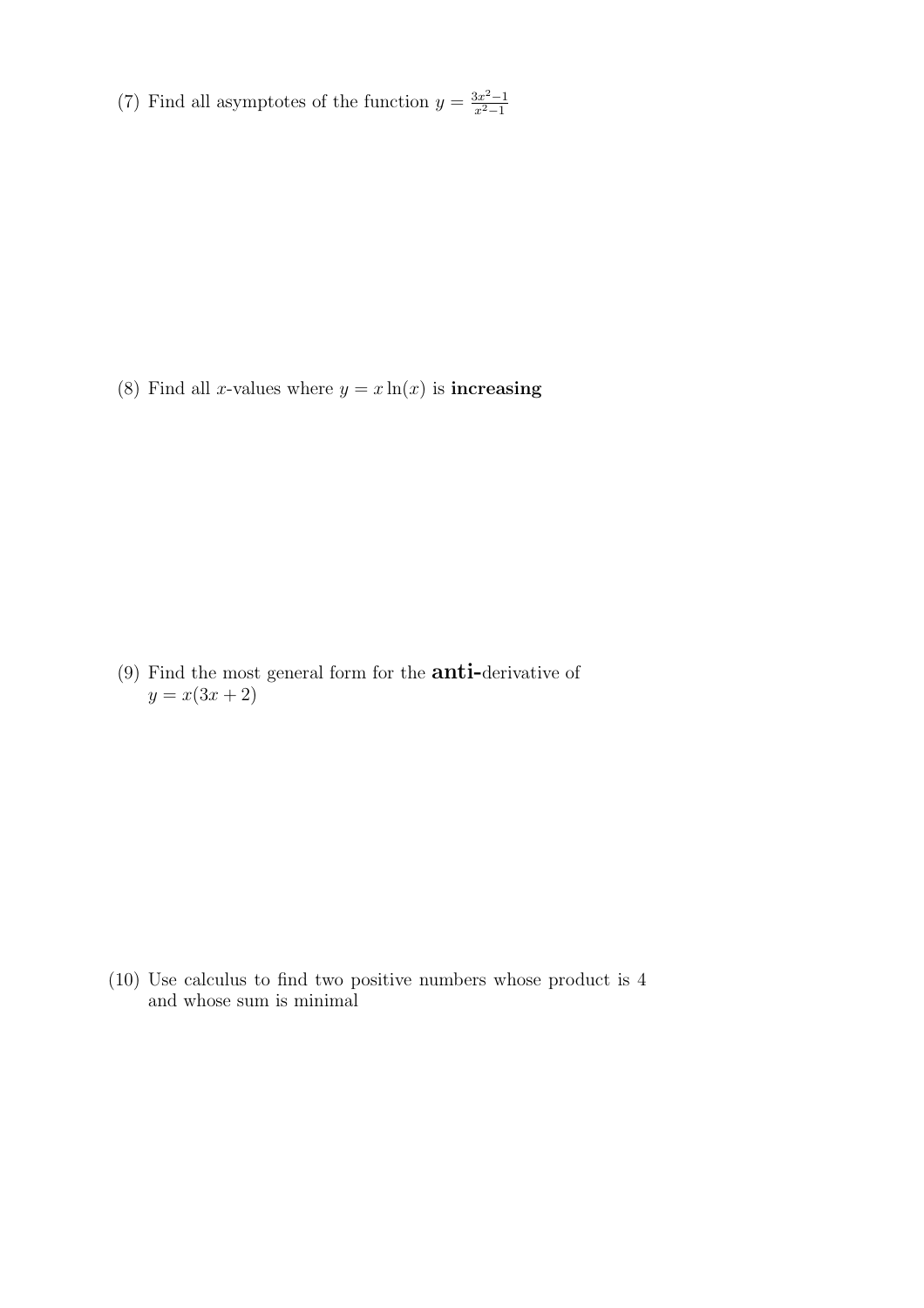## Part II

Part II consists of 6 problems; the number of points for each part are indicated by [x pts]. You must show the relevant steps (as we did in class) and justify your answer to earn credit. Simplify your answer when possible.

(1) [10 pts] Use implicit differentiation to find the derivative if  $y^5 = x^2y - x^3$ 

(2) [6 pts] Find the linearization of the function  $y = f(x) = \sqrt[4]{x}$ at  $x = 16$ .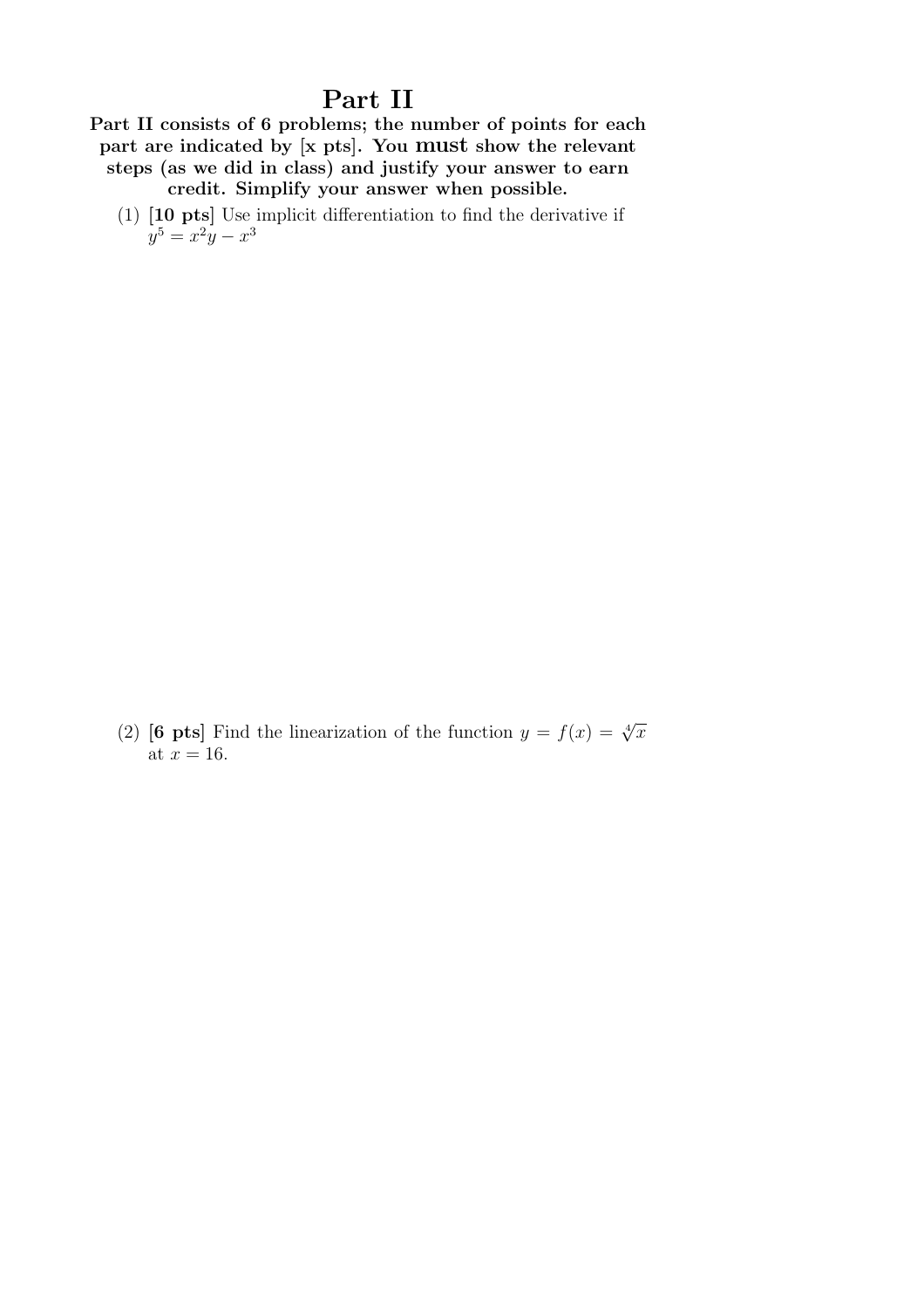(3) [4 pts] Use the linearization in problem 2 to estimate  $\sqrt[4]{16.5}$ 

(4) Given the function  $y = f(x) = x^4 - 6x^2$ (a)  $[2 \text{ pts}]$  Find the x and y intercepts of the function.

(b)  $[2 \text{pts}]$  Find the open intervals where  $f(x)$  is increasing and the open intervals where  $f(x)$  is decreasing,

(c) [2 pts] Find the local maximum and local minimum values of  $f(x)$ . (Be sure to give the x and y coordinate of each of them).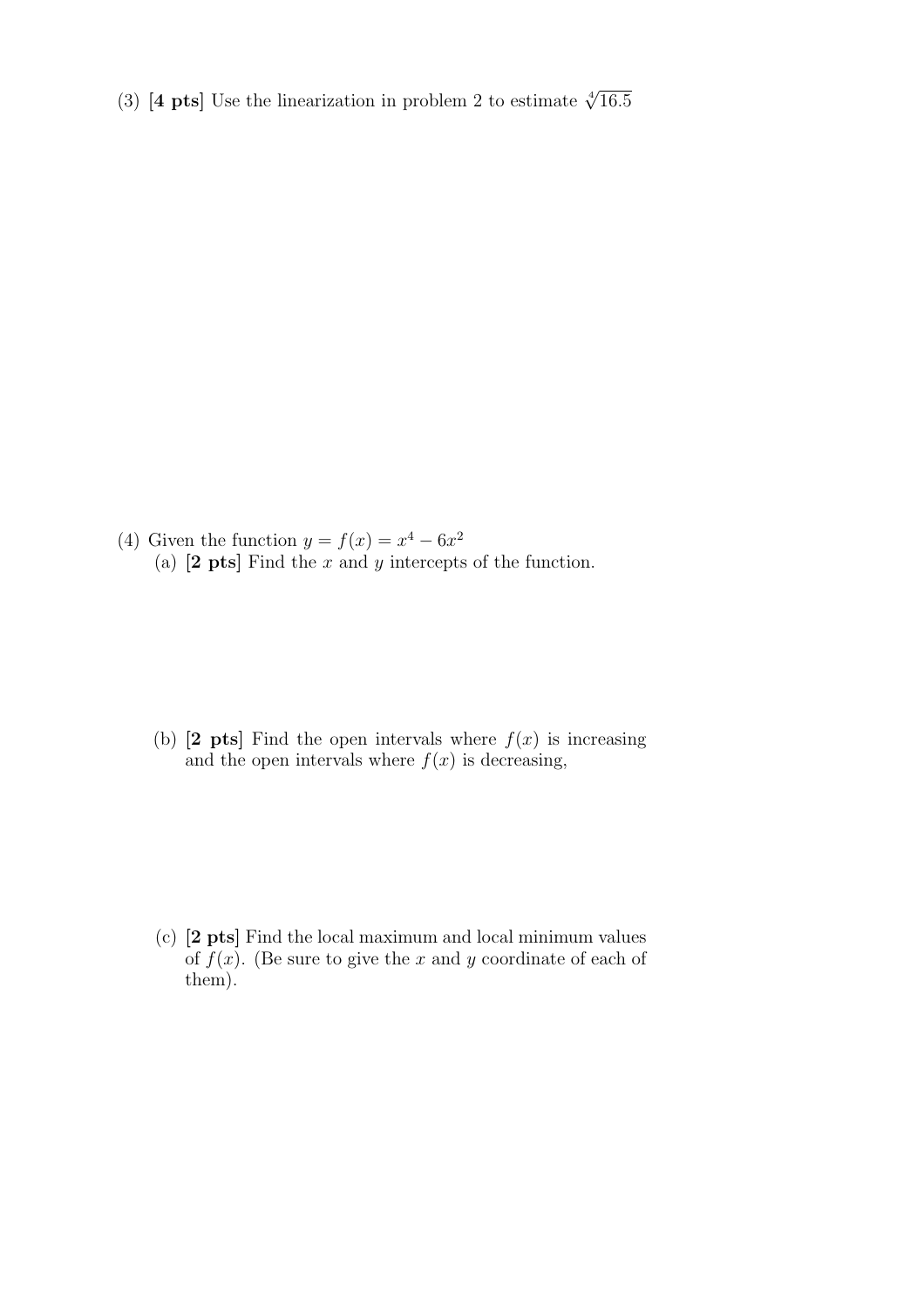(d) [2 pts] Find all open intervals where the graph of  $f(x)$ is concave up and all open intervals where the graph is concave down.

(e)  $[2 \text{ pts}]$  Find all points of inflection (be sure to give the x and y coordinate of each point).

(f) [5 pts] Use the above information to graph the function below. Indicate all relevant information in the graph; in particular any absolute maxima/minima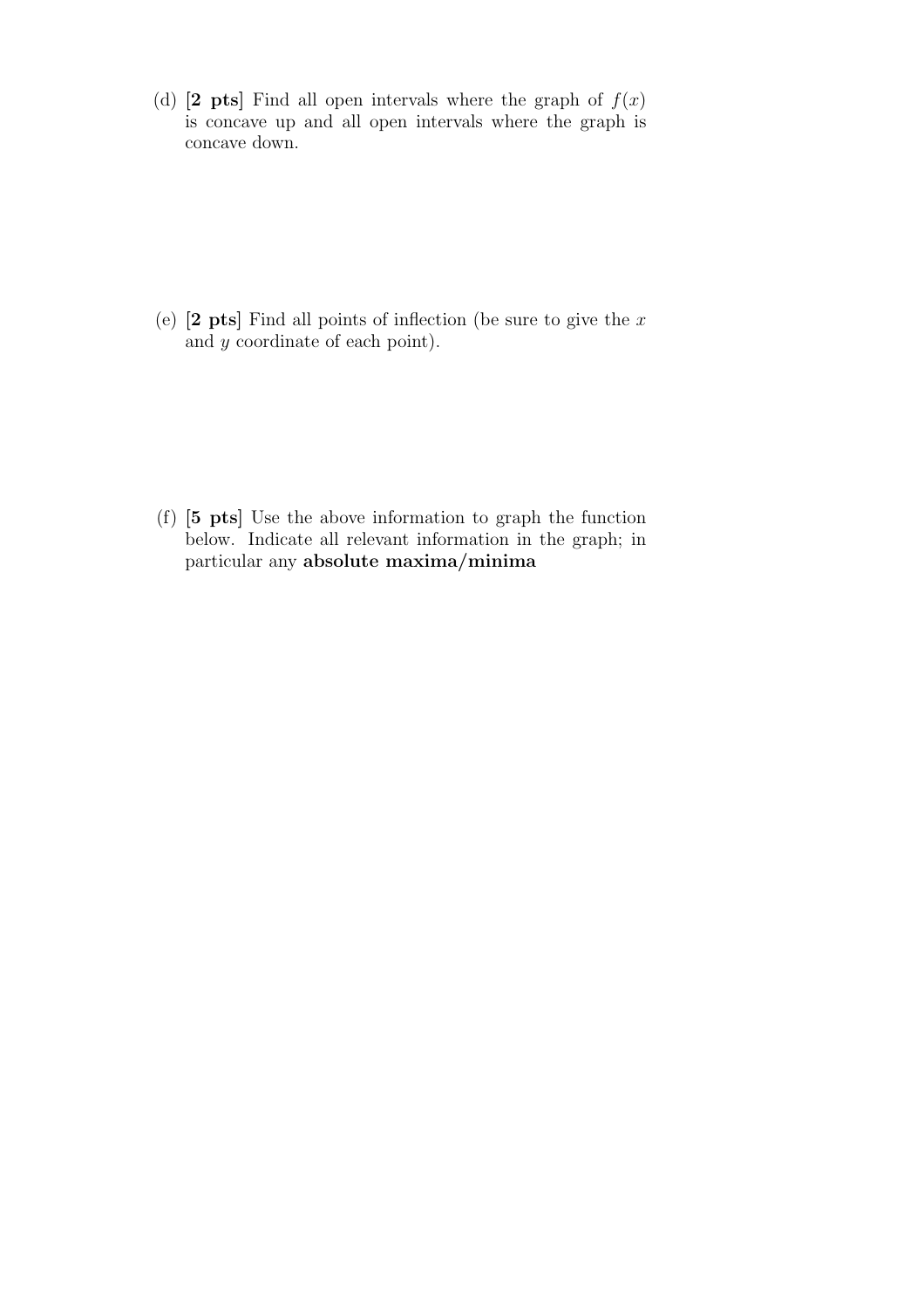(5) [5 pts] If  $y = \frac{(x-1)^2}{(x+1)^3}$  find the absolute maximum and minimum of  $f(x)$  on the interval [0,5]. (Include the appropriate y values but do not simplify.)